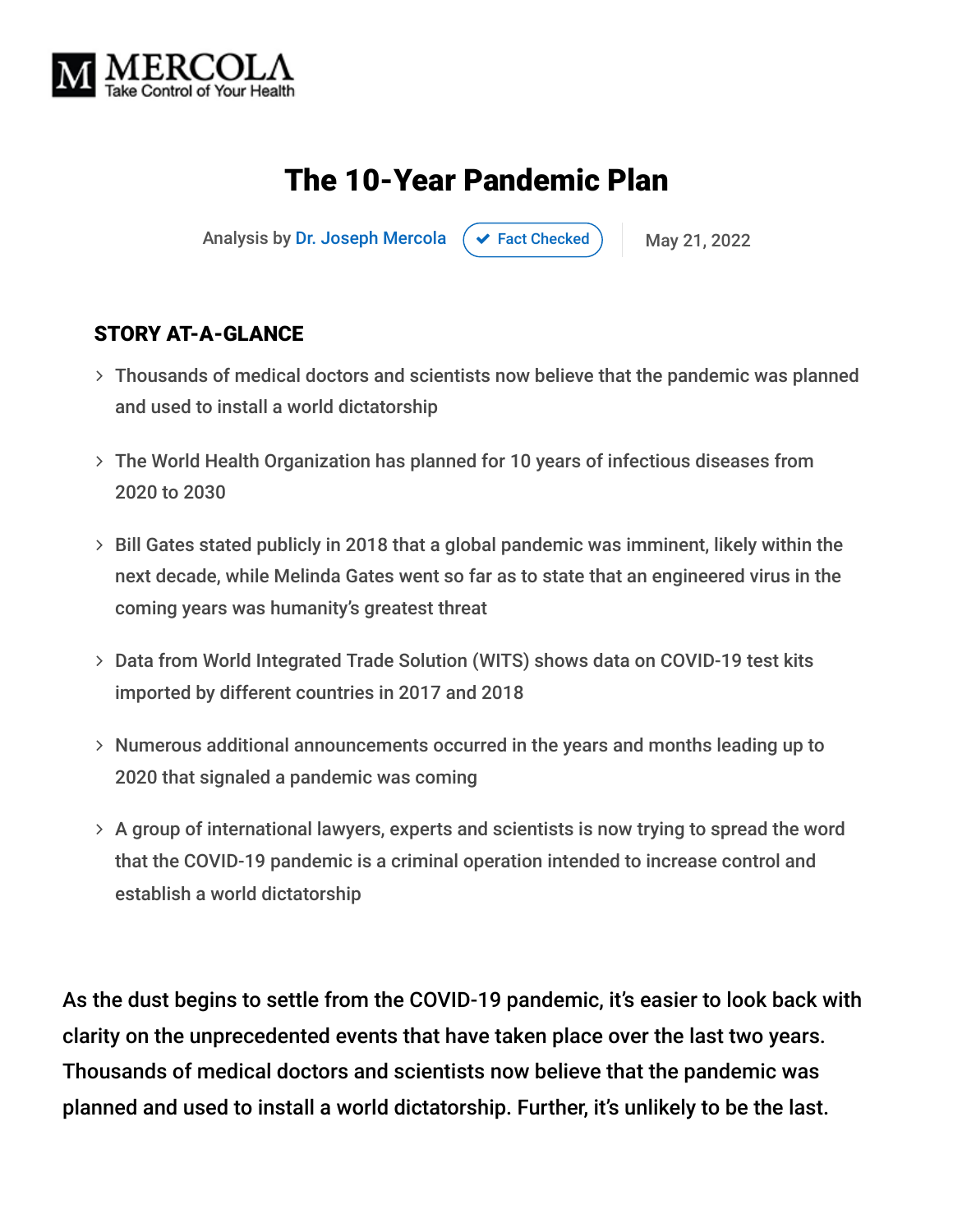The World Health Organization, in fact, has planned for 10 years of infectious diseases from 2020 to 2030, as revealed by WHO virologist Marion Koopmans in "The Plan," featured above. When asked whether chances are high that there will be a second pandemic, she responds (translated from Dutch), "Yes, this has been in the WHO's 10 year plan for some time. That plan says that there will be a major infectious disease crisis. Well, this was year one." 1

How could they know that an infectious disease crisis is imminent in the next decade? A series of shocking evidence reveals that this may have been the plan all along  $-$  a plan that hasn't been hidden. On the contrary, it's been stated openly for years that a pandemic was coming, setting the stage for widespread acceptance and compliance around the globe.

### Proof the Pandemic Was Planned?

The WHO virologist's acknowledgement that the agency has a plan for 10 years of ongoing pandemics mirrors a statement by Bill Gates that COVID-19 was "pandemic one" and "pandemic two" is coming. "We'll have to prepare for the next one. That will get attention this time," he says — while smiling. $^{\rm 2}$ 

It's important to understand that Bill Gates is WHO's No. 1 funder, contributing more to WHO's \$4.84 billion biennial budget<sup>3</sup> than any member-state government, via multiple avenues including the Bill & Melinda Gates Foundation as well as GAVI, which was founded by the Gates Foundation in partnership with WHO, the World Bank and various vaccine manufacturers.

In short, Bill Gates is essentially the owner of WHO, and WHO's 10-year pandemic plan is also Gates' plan. As noted by Stop World Control: 4

*"In the globalist view, mankind as a whole must submit to the 'World' Health Organization, without them ever asking our opinion or even consulting with other medical experts. In fact, every medical expert speaking out against their decisions is censored."*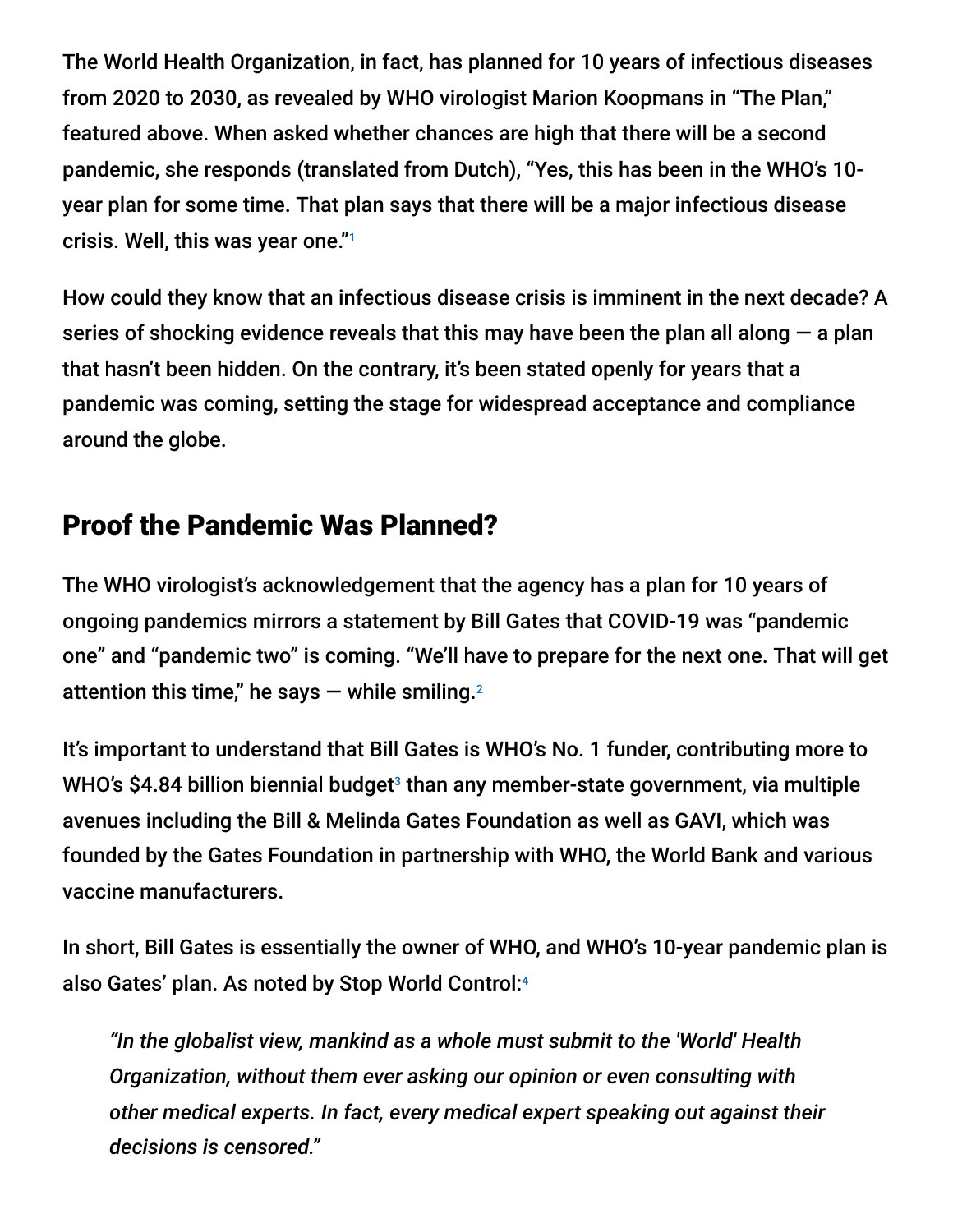Other world leaders are also on board. England's Prince Charles, for instance, has publicly stated, "There will be more and more pandemics, if we don't do 'the great reset' now." 5

### Millions of COVID-19 Test Kits Sold — in 2017 and 2018

It's difficult to ignore the numerous announcements, both subtle and overt, that a pandemic was coming, which occurred in the years and months leading up to 2020. Data from World Integrated Trade Solution (WITS) shows COVID-19 test kits were imported by different countries in 2017 and 2018. "Let this sink in for a second: Literally hundreds of millions of COVID-19 test kits were exported and imported, all over the world, during 2017 and 2018," Stop World Control explains. 6

The data was posted September 5, 2020, on social media and it went viral. The next day, WITS swapped "COVID-19 test kits" with "medical test kits," but the Internet Archive Wayback Machine still has an image of the original.<sup>7</sup> Meanwhile, in 2017, Anthony Fauci somehow knew that an outbreak was coming. In fact, he all but guaranteed it, stating: 8

*"There is no question there is going to be a challenge for the coming administration in the area of infectious diseases. There will be a surprise outbreak. There's no doubt in anyone's mind about this."*

Gates also stated publicly in 2018 that a global pandemic was imminent, likely within the next decade, while Melinda Gates went so far as to state that an engineered virus in the coming years was humanity's greatest threat. 9

Then there's the often-overlooked fact that the Johns Hopkins Center for Health Security, the World Economic Forum and the Bill & Melinda Gates Foundation sponsored a novel coronavirus pandemic preparedness exercise shortly before the pandemic started.

The event, which took place October 18, 2019, in New York, was called Event 201, and it included a detailed simulation of a coronavirus outbreak with a predicted global death toll of 65 million people within a span of 18 months. $^{\text{\tiny{10}}}$  December 19, 2019, shortly after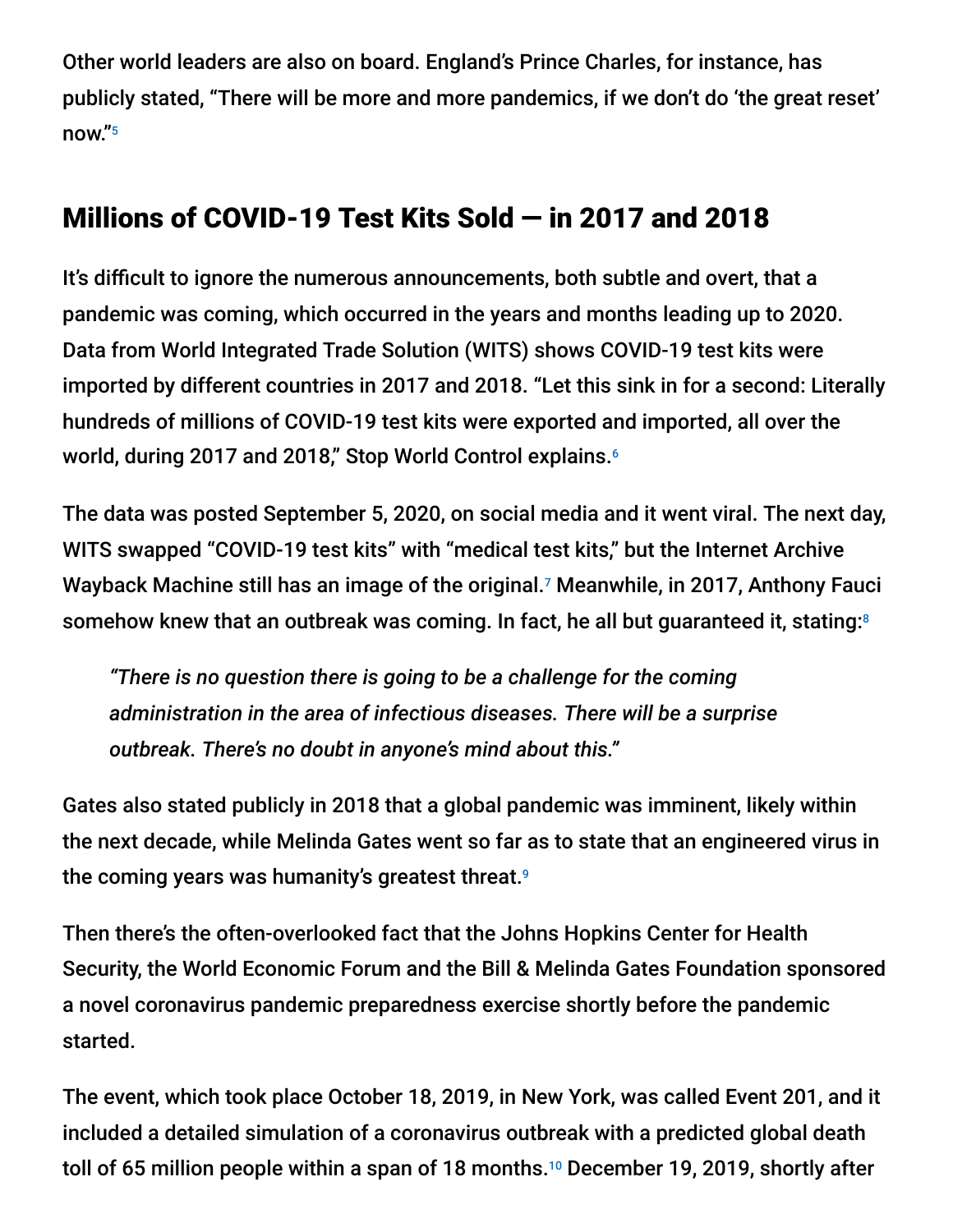the event, Gates tweeted, "I'm particularly excited about what the next year could mean for one of the best buys in global health: vaccines." 11

### Moderna Had COVID-19 Shots in 2019

Here's another unsettling fact: December 12, 2019, Moderna, together with the National Institute of Allergy and Infectious Diseases (NIAID), sent mRNA coronavirus vaccine candidates to the University of North Carolina at Chapel Hill $^{12}$   $-$  again, that's before the pandemic started. The confidential documents were revealed by The Daily Expose, which reported:<sup>13</sup>

*"What did Moderna [and NIAID] know that we didn't? In 2019 there was not any singular coronavirus posing a threat to humanity which would warrant a vaccine, and evidence suggests there hasn't been a singular coronavirus posing a threat to humanity throughout 2020 and 2021 either."*

Going back further, in 2010, The Rockefeller Foundation released a report titled "Scenarios for the Future of Technology and International Development," which uses scenario planning to explore ways that technology and growth/development and government might play out over the coming decades. One of the scenarios they detailed was a pandemic with some eerie similarities to COVID-19: 14

*"In 2012, the pandemic that the world had been anticipating for years finally hit … The pandemic … had a deadly effect on economies: international mobility of both people and goods screeched to a halt, debilitating industries like tourism and breaking global supply chains. Even locally, normally bustling shops and of office buildings sat empty for months, devoid of both employees and customers."*

The scenario suggests that China fared far better than the U.S., due to its government's "quick imposition and enforcement of mandatory quarantine for all citizens, as well as its instant and near-hermetic sealing off of all borders, saved millions of lives, stopping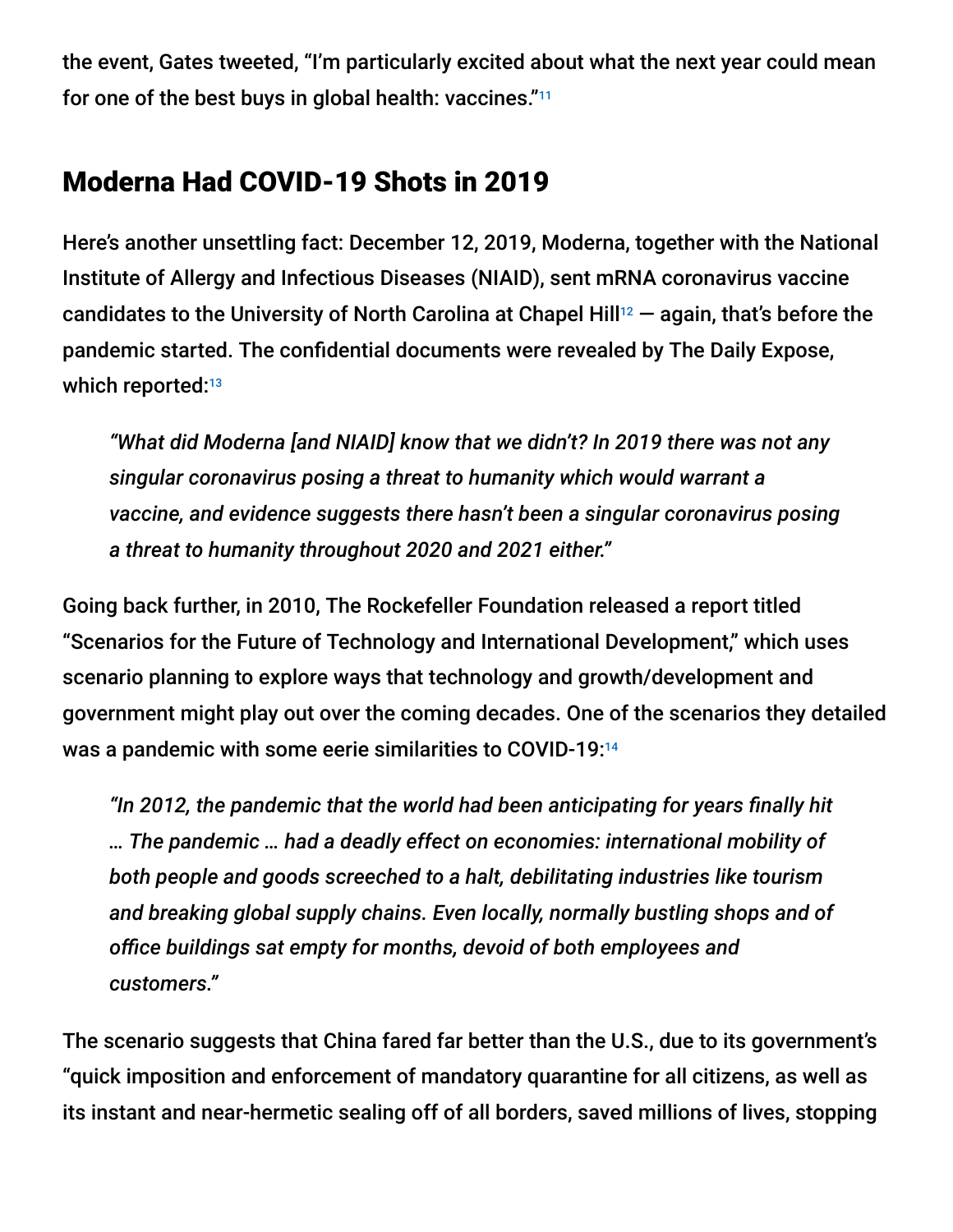the spread of the virus far earlier than in other countries and enabling a swifter postpandemic recovery."

As the pandemic continues, "national leaders around the world flexed their authority and imposed airtight rules and restrictions, from the mandatory wearing of face masks to body-temperature checks at the entries to communal spaces like train stations and supermarkets."

The increased authoritarian control and oversight of citizens continued even after the pandemic ended, and was welcomed at first in exchange for "greater safety and stability."

## Pandemic Propaganda Has Been Ongoing for Years

So-called "predictive programming" prepares the public for future events via entertainment. In the 2003 series "Dead Zone," a coronavirus pandemic is featured with chloroquine emerging as the cure. "V for Vendetta" is another example. This 2006 movie features the rise of dictatorship and fear-based propaganda due to a virus. Curiously, the film is set in 2020 as "an uncompromising vision of the future."

In 2012, a comic book titled "Infected," produced by the European Union for distribution among their employees only, also depicted a virus originating in a Chinese lab that sets stage for worldwide tyranny, described as the "one health approach." 15

Even the Summer Olympics in 2012 included the scenario of a pandemic — complete with nurses and hospital beds  $-$  in its opening show.<sup>16</sup> Even in the months leading up to the pandemic, additional red flags were raised. Among them: 17

- Months before the pandemic, a panel discussed the need for "a global disruptive event to make the world willing to accept experimental vaccines"
- In August 2019, Australia published a management plan for a pandemic 18
- Six months before the pandemic, the Global Vaccination Summit prepared to vaccinate the entire world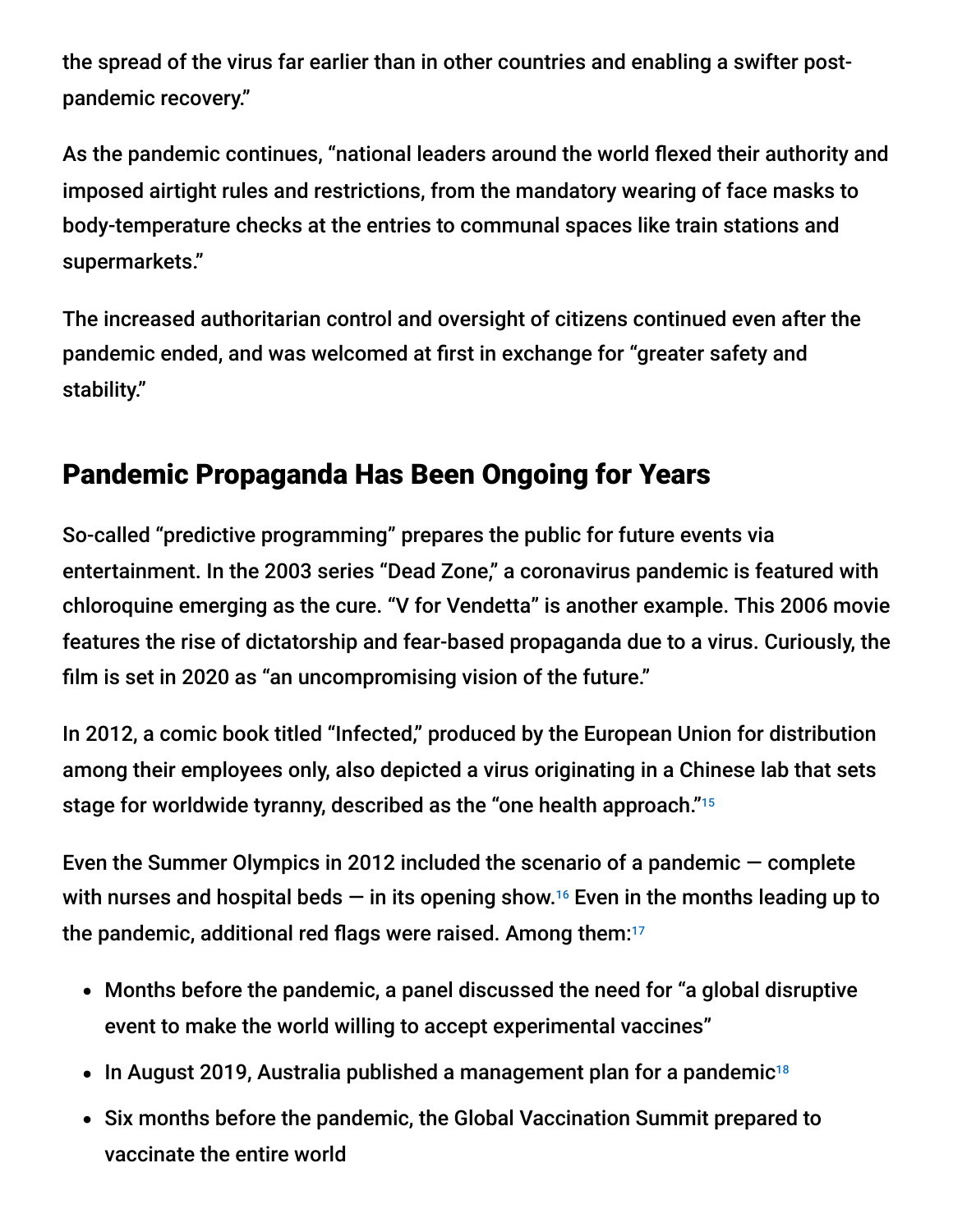• In September 2019, WHO instructed all governments to prepare for an imminent pandemic due to a "rapidly spreading lethal respiratory pathogen" 19

And in 2022, a group of international lawyers, experts and scientists is now trying to spread the word that the COVID-19 pandemic is a criminal operation intended to increase control and establish a world dictatorship: 20

*"The power structures colluded to stage a pandemic that they had been planning for years … To this end, they deliberately created mass panic through false statements of fact and a socially engineered psychological operation whose messages they conveyed through the corporate media.*

*The purpose of this mass panic was to persuade the population to agree to experimental so-called "vaccinations" (which they are not). These have been proven to be neither effective nor safe, but extremely dangerous and even lethal."*

#### Thousands Standing Up Against the Tyranny

At this point, signs that an all-encompassing global totalitarian plan is being quietly put together, piece by piece, are all around us. The Rockefeller Foundation released a "National COVID-19 Testing Action Plan" that calls for the use of a digital "patient identification number" to track all Americans after testing them for COVID-19,<sup>21</sup> and multibillionaire criminals are working to impose worldwide tyranny. As noted by Stop World Control: 22

*"Total world domination has been a diabolical desire of many powerful leaders throughout world history. Just think of the notorious world empires of Rome, Great Britain, the Persians, the Russians, and so on.*

*This perverse passion has never left the corrupt hearts of humanity, but the means to achieve this goal have changed. Instead of invading nations with tanks and bazookas, they now enslave humanity using the force of fear. Once*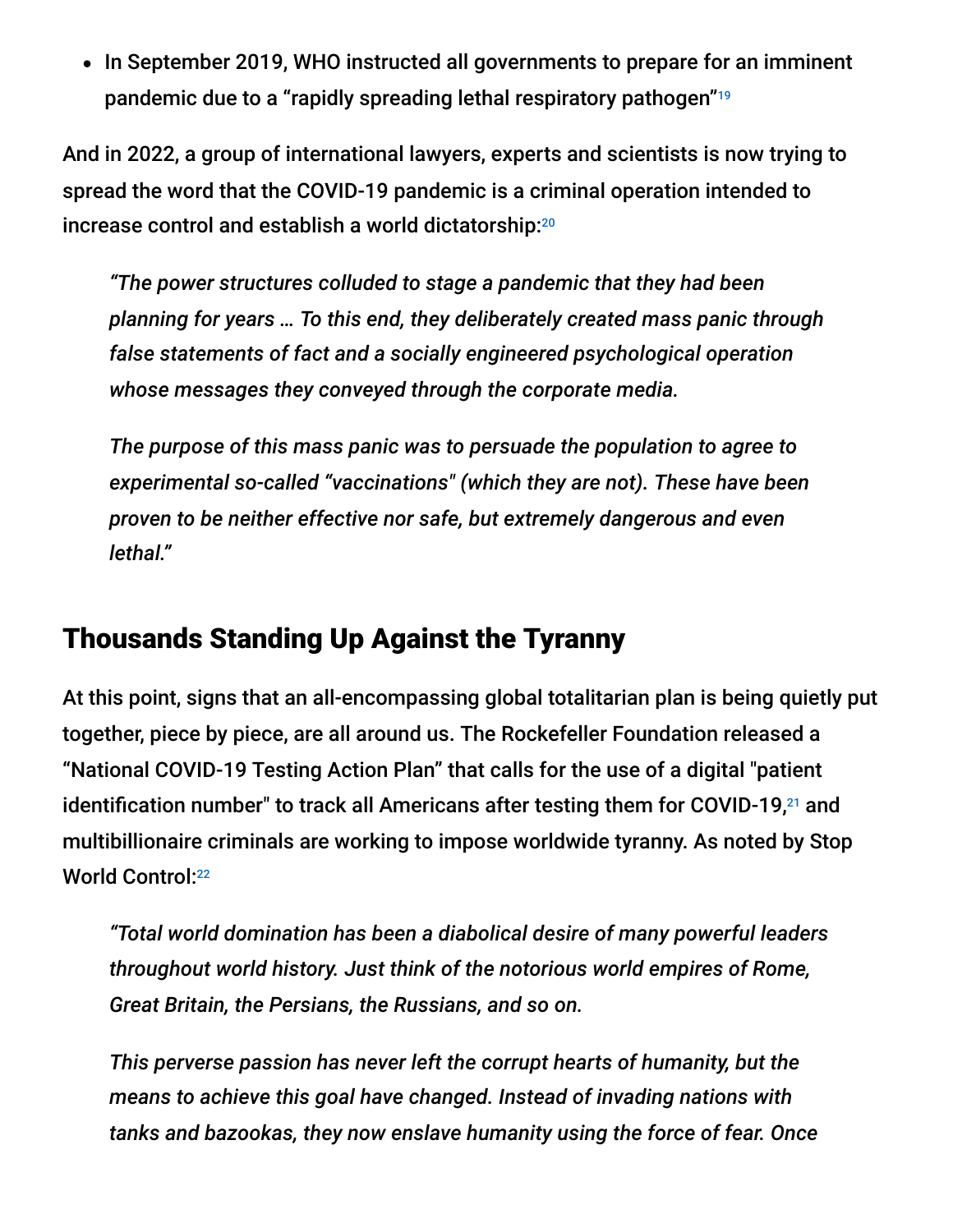*they can create enough panic, they can present the 'solution'. This solution, however, means removing our freedoms and submitting us to their control.*

*The main players in globalism are the United Nations, the World Economic Forum, the World Health Organization, the European Union, the International Monetary Fund, the World Bank, and particularly the many private banks that basically control the world already. These visible entities are, however, just a facade that hides the true powers, which are the many 'Secret Societies.'"*

Thousands have opened their eyes to the truth, however, and are making progress in sharing it with the world. This includes, among many others:

| <b>America's Frontline Doctors</b>  | <b>World Doctors Alliance</b>   |
|-------------------------------------|---------------------------------|
| <b>World Freedom Directory</b>      | <b>Doctors for COVID Ethics</b> |
| <b>Great Barrington Declaration</b> | <b>World Freedom Alliance</b>   |

If you want to be a part of positive change, know that there is hope  $-$  and it starts with information. With every fact you share with your inner circle, the knowledge grows and, with it, optimism for the future. A simple yet profound notion to remember is this: $^{23}$ 

*"The tyranny is 100% dependent on the ignorance of the public. The solution is therefore to inform the people around us. Once people know what is really happening, they will stop complying and start resisting."*

#### **Sources and References**

- <sup>1</sup> [Rumble, The Plan May 4, 2022, 1:35](https://rumble.com/v13ghrb-the-plan-the-who-plans-for-10-years-of-pandemics-form-2020-to-2030.html)
- $2$  [Rumble, The Plan May 4, 2022, 0:37](https://rumble.com/v13ghrb-the-plan-the-who-plans-for-10-years-of-pandemics-form-2020-to-2030.html)
- <sup>3</sup> [KFF January 25, 2021](https://www.kff.org/coronavirus-covid-19/fact-sheet/the-u-s-government-and-the-world-health-organization/)
- 4, 5, 6, 8, 9, 11, 16, 22 [Stop World Control, Proof](https://stopworldcontrol.com/proof/)
- $<sup>7</sup>$  [Internet Archive Wayback Machine, WITS COVID-19 Test kits imports by country in 2017](https://web.archive.org/web/20200905210427if_/https:/wits.worldbank.org/trade/comtrade/en/country/ALL/year/2017/tradeflow/Imports/partner/WLD/nomen/h5/product/300215)</sup>
- <sup>10</sup> [Center for Health Security, Event 201](http://www.centerforhealthsecurity.org/event201/)  $\bullet$
- <sup>12</sup> [Confidential Disclosure Agreement](https://s3.documentcloud.org/documents/6935295/NIH-Moderna-Confidential-Agreements.pdf)